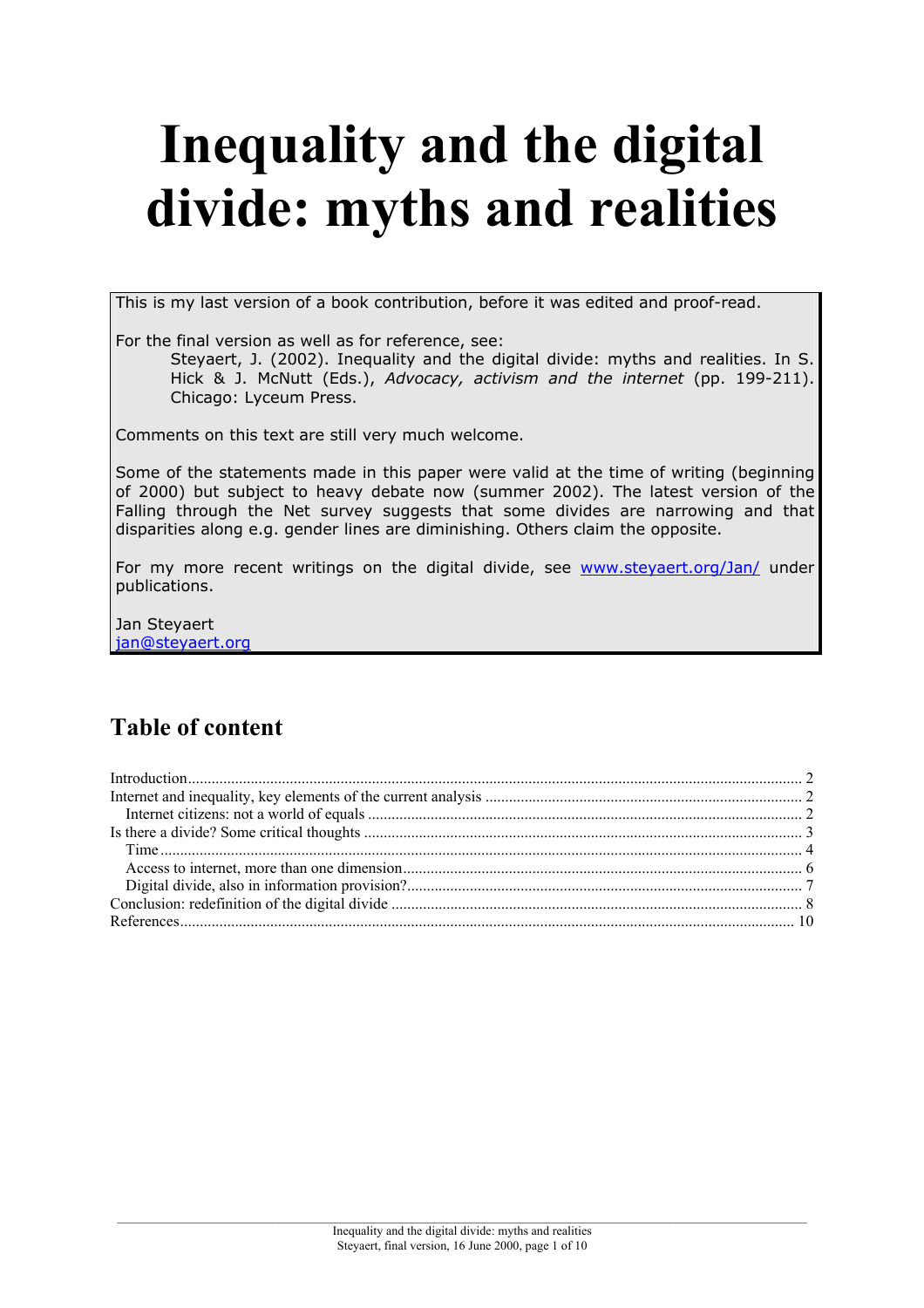# <span id="page-1-0"></span>**Introduction**

Within the context of the emerging information society, one of the most talked about concerns in the area of social quality is the digital divide. This fear focuses on the potential for a divide between those connected to the internet and those not connected, sometimes worded as the divide between the information have's and have's not. For some, the digital divide is about more than access to information but the repercussions of access on existing or new patterns of social exclusion.

This text will provide a description of the current analysis of the digital divide drawing on data from both Europe and North-America. One of the conclusions will be that technology does not create a new social divide but replicates the existing social stratification. Subsequently, three reflections on the current analysis will be introduced: the importance of time in the diffusion of innovations, the multidimensional nature of the concept 'access' and the imbalance in information availability. Combined, this results in a redefinition of the digital divide.

## **Internet and inequality, key elements of the current analysis**

In 1995, Newsweek described the average internet-user as being politically conservative, white, male, single, English-speaking, living in North America and a professional, manager or student. Beyond doubt, that description is no longer valid. However, is the availability of the information highway more democratic now than it was in 1995? Many are concerned about the 'digital divide' creating new social exclusion, both on a global and a national level.

Although most of the debate on access to the internet focuses on differences on a national scale, the differences on a global scale are phenomenal (see also Jamal Shahin's contribution in this book). The platitude is that the telephone directory of the whole African continent is slimmer than that of Manhattan. This situation has not improved for telephones, but is even worse for access to the internet. Consequently, whole parts of the world are on the brink of total exclusion. Castells introduces the concept of 'technological apartheid' to refer to this process of disconnecting complete countries and poor neighbourhoods from the world's economic and social systems (Castells, 1998, chapter 2).

## *Internet citizens: not a world of equals*

With great frequency, the Western media reports on new statistics regarding the internet penetration in society. Government, market and science have joined forces in a unique eagerness to 'keep the finger on the pulse'. The overwhelming majority of these reports have as most significant conclusion that the number of people with access to the information highway is increasing. More citizens are connected than 6 months or a year ago.

In addition to the observation that internet access increases rapidly, all available survey results indicate that this diffusion is not equally spread across all layers of the population. Between the different surveys there is however a great diversity in the quality of available information and the level of analysis carried out. Certainly for commercially based surveys, little background information on the respondents is gathered and/or made available. Consequently,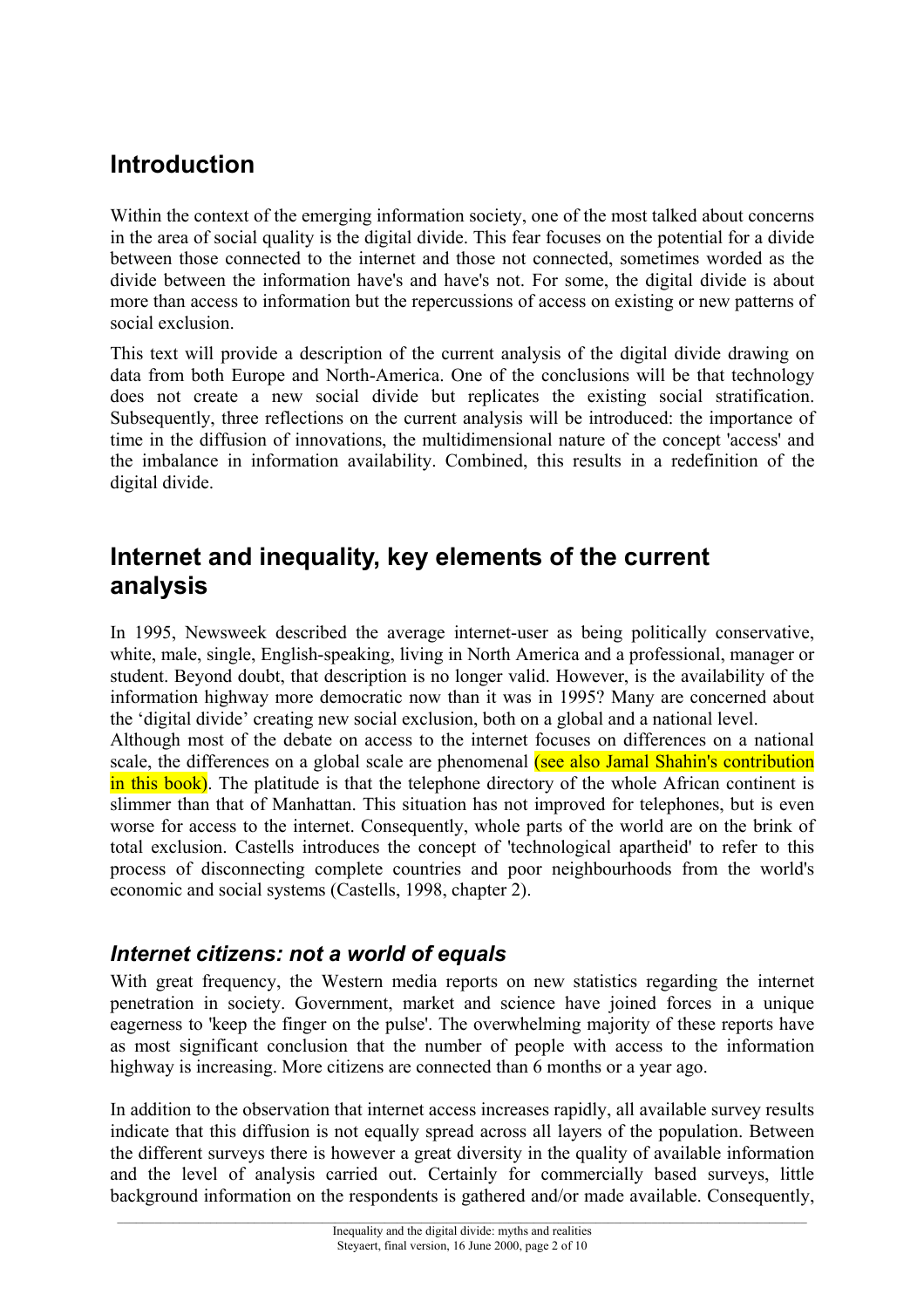<span id="page-2-0"></span>for a more in-depth analysis of diffusion patterns of internet, we have to rely on only a handful of studies. These include the almost annual survey by the US department of Commerce, National Telecommunications and Information Administration (McConnaughey, Lader, & et. al, 1999 and 2000) (and [http://www.ntia.doc.gov/\)](http://www.ntia.doc.gov/) and the more recent study of the Dutch Social and Cultural Planning Office (SCP, see http://www.scp.nl/) (van Dijk & de Haan, 1998; van Dijk, de Haan, & Rijken, 2000).

Both studies indicate that internet diffusion patterns follow the 'normal' faultlines in social stratification: men more than women, young more than old, well-educated more than loweducated, high-income more than low-income. NTIA also indicates differences between ethnic origin (whites and Asians more than African-Americans or Hispanics) and location (urban more than rural). The not-connected groups of the population can relatively easily be described: "It are the by now well know groups of our population which are not connected: (single) women, 65-plus, low-educated citizens and people with low-income." (van Dijk et al., 2000, p. 137).

Both studies indicate that the inequalities are increasing. Although this increase holds for many criteria (by gender, education, …), one example of access by ethnic background can suffice to illustrate the trend. While in 1997 the difference between rates of internet access between White non Hispanic citizens (21.2 %) and Hispanic citizens (8.7 %) in the USA was 12.5, in 1998 this had increased to a 17.2 difference. Only in the high-income groups, inequalities seem to be decreasing (McConnaughey, Lader, & et. al, 2000, p. 17 and 30)



From the plethora of rapidly changing data, the picture that emerges is that the digital divide does not create new faultlines in society, but by and large replicates the existing social stratification (at least when defined in terms of physical access, see section on dimensions of access).

This observation seems to contradict some of the social projects in which technology is used to give disadvantaged people or deprived neighbourhoods a head start, e.g. telework for functionally impaired citizens, technology courses for low-skilled long-term unemployed people or community access centres in deprived areas. While these projects make a substantial difference for those concerned, they are not yet able to generate a multiplication effect beyond their direct participants.

## **Is there a divide? Some critical thoughts**

The Western world buzzes with rumours about a digital divide. Media, science, policy and market communicate their statistics, points of view, concerns and their good intentions to address the issue quickly and profoundly. Amidst this sense of urgency, it is tempting to reduce speed and offer a couple of strategic reflections. At least three key elements seem to be missing from the mainstream debate: the dynamic perspective on diffusion of innovations, the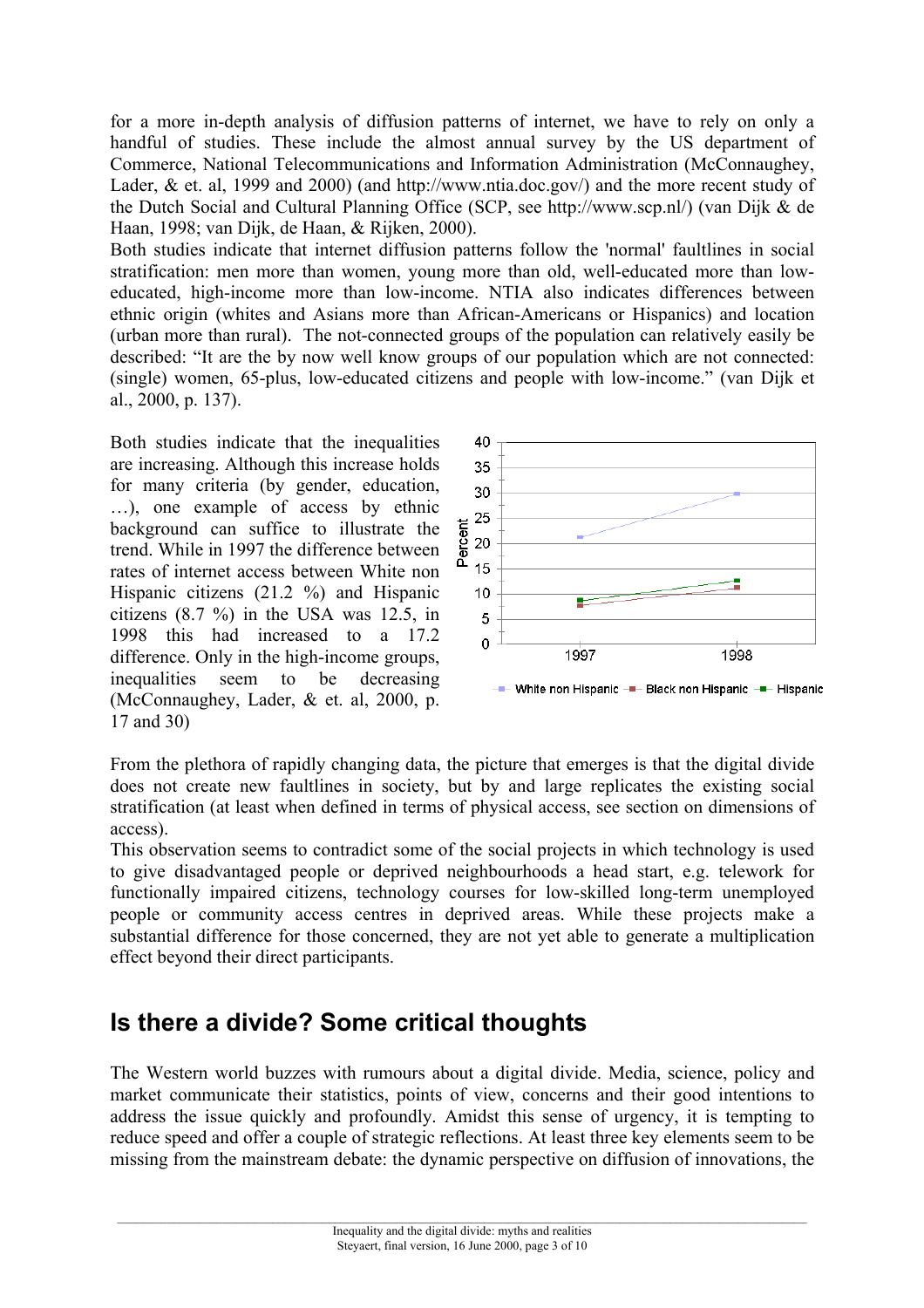<span id="page-3-0"></span>multidimensional nature of access and the imbalance in available information on the information highway.

### *Time*

Some innovations appear to conquer the world in no time (e.g. Teletubies or Pokémon-cards). Most however go through a relatively slow process of development and diffusion in society. At each point of time, a certain percentage of the population has access to a given innovation, uses it and has acquired the necessary skills. Time is a critical element in the diffusion of innovations.

Diffusion processes of previous innovations (telephone, radio, television, …) can be described as a S-curve in which different groups of the population adopt the innovation. Rogers refers to these groups as: innovators, early adopters, early majority, late majority, laggards (Rogers, 1996).

This theory states that innovations diffuse through society starting with a small group of innovators and, once having reached a critical mass, seeps through to all layers of society until it reaches a point of 'saturation'.



Some diffusion curves can be long and

stretched (the telephone needed 67 years in the USA to reach 75 % of households) while some can be very short and dense (the television needed only 7 years) (Putnam, 2000, p. 217).

The diffusion of the information highway had a very slow start. For decades, the basic infrastructure was available but user-friendliness was totally missing, there were no internet service providers and the technology was unreliable. At short notice, this has all changed. The technology has now become reasonably reliable (though I still wouldn't dare to drive a car with this level of reliability), a whole industry of internet service providers has emerged and diffusion of access is coming up to speed. After the introduction of a graphical browser, the availability of free internet accounts (although this is hardly equal to free internet access) in many European countries has been a significant stimulus for increased diffusion.

Not only the diffusion of access and usage of an innovation needs to be considered, also the innovation itself transforms. As time progresses, the innovation matures, becomes more reliable, user-friendly and offers more functionality. Such developments will heavily impact the speed of diffusion in the second half of the S-curve. The early innovators who can cope with lack of user-friendliness and unreliability have already adopted the technology, the speed with which the late majority joins in will depend on the maturity of technology and its perceived value.

Near the end of the curve, the diffusion pattern will be characterised by differentiation in quality. The development and diffusion of the car is a good illustration. In the first part of the curve, the big break-through was achieved with the introduction of the Ford-T, which was reasonably cheap thanks to uniformity and new production techniques (the assembly line) (Flink, 1989). Later on, the variety in cars increased up to a point where each car is specifically made according to the wishes of a specific buyer (make, model, colour, type of engine, ABS, airbags, extras, ….).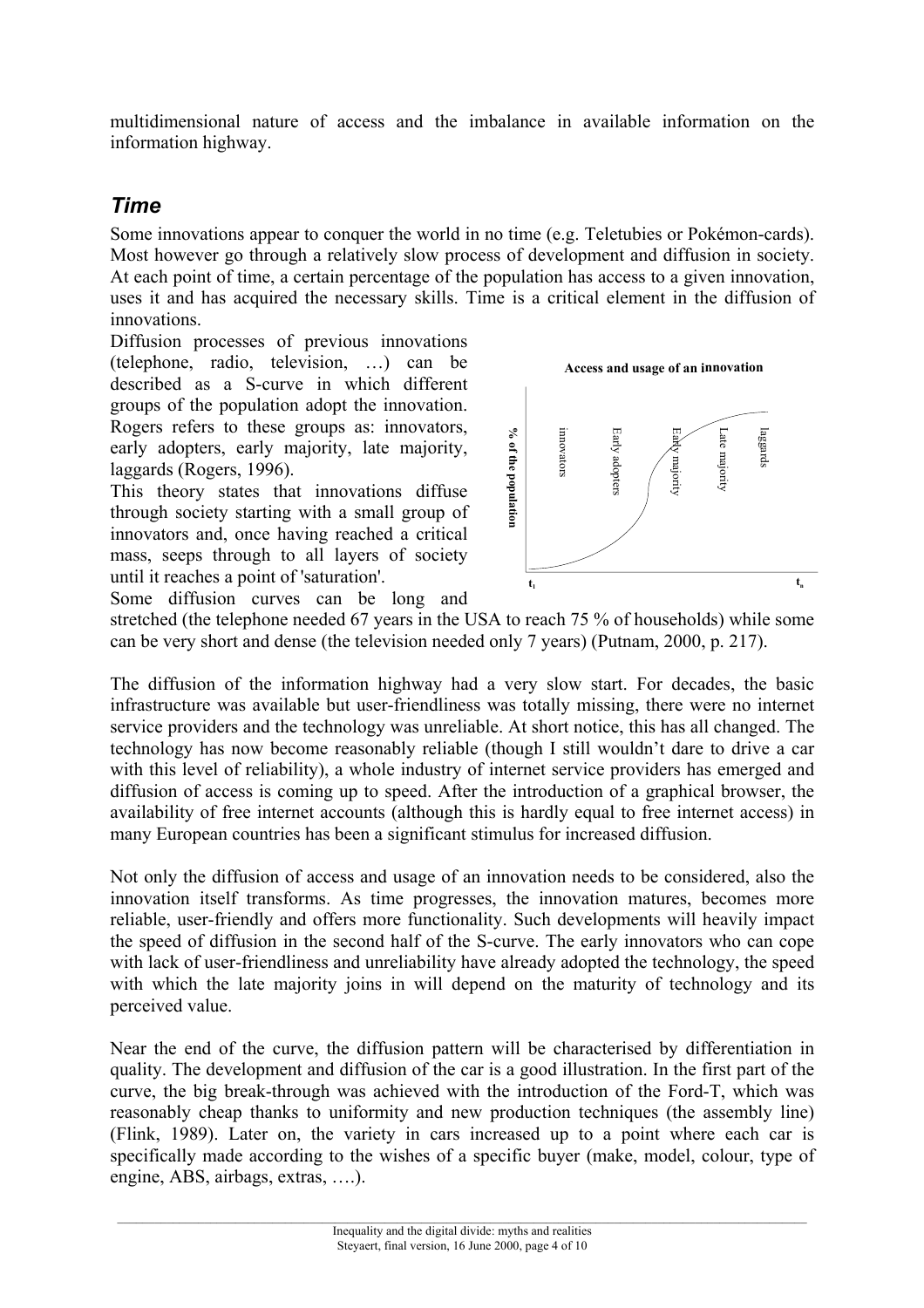On the information highway, we see an equivalent development with differences in price and quality of access emerging, e.g. access over telephone, ISDN, ADSL, … with or without own webspace, with or without own domain name, with or without free support. This results in some people describing the digital divide no longer in terms of having access to a computer and internet, but in terms of available bandwidth (Wilhelm, 2000).

The legal framework of 'universal access' that regulates equality in availability and pricing of telephone services, regardless of the location of the customer, currently does not have a full equivalent for internet services, although important work is being done (McConnaughey, 1999). Today, companies can roll out their broadband access in those areas with high revenue potential, without any substantial incentive or obligation to offer similar services in lowincome areas. As such, there is currently a growing divide between those geographical areas with broadband services and the majority of (rural) areas where it is not.

But will more access also imply more egalitarian access? At what point can we be satisfied with the diffusion and social distribution of access and when do we have to be concerned about a digital divide? Several scenarios are possible:

- the diffusion of internet access progresses, but too slow compared with other regions in the world. At this moment North America is in lead position, with the Scandinavian countries taking the lead in Europe. Being connected has an influence on the international economic attractiveness of countries. Is also creates a critical mass for e-commerce, egovernment and other e-activities. To have the highest number of connections per population might be a significant macro-economic goal for countries (as it is now for many internet service providers). Without such a high degree of connectiveness, one might talk about a digital divide. The European Union Prime Ministers, at their meeting in Lissabon in April 2000, launched their ambitious e-Europe plan with this digital divide in mind.
- The diffusion of internet access increased to 85, 90, 95 %, but there is a specific group of citizens who are not connected, similar to the telephone system. Once the normal diffusion processes have done their work, will such a group exist? Will there be a category of citizen who structurally cannot get access? If such a group does exist, this is certainly another form of digital divide that should be addressed by appropriate policy measures.
- Finally, there can be a group of citizens who are not connected, but do not wish to be connected, similar to the television system at the moment. Even now there are indications that some persons acquire access, make use of the internet and subsequently disconnect (Wyatt, 1999). The paradigm of ever increasing number of connections with 100 % of citizens connected does have alternatives. The number may stagger at 70, 80, …% or can even start to decline if and when more appropriate technologies emerge (e.g. when telephone replaced the telegraph).

Will society enable citizens to choose not to be connected (as is now the case with television) or will such choice be burdened with heavy consequences (as is now the case with e.g. choosing not to have a bank account)?

For research and policy on the digital divide, this situation implies that a differentiation is needed between those groups that are not connected as a result of informed choice or because of lack of awareness or because of some structural threshold (financial, skills, …).

Some use the dynamic perspective on the diffusion of the information highway as an argument to reason against digital divide policy. The conservative Heritage Foundation writes: "clearly, the vibrant PC market is doing more than an adequate job of providing computing technologies to all Americans. Free computers and inexpensive technologies are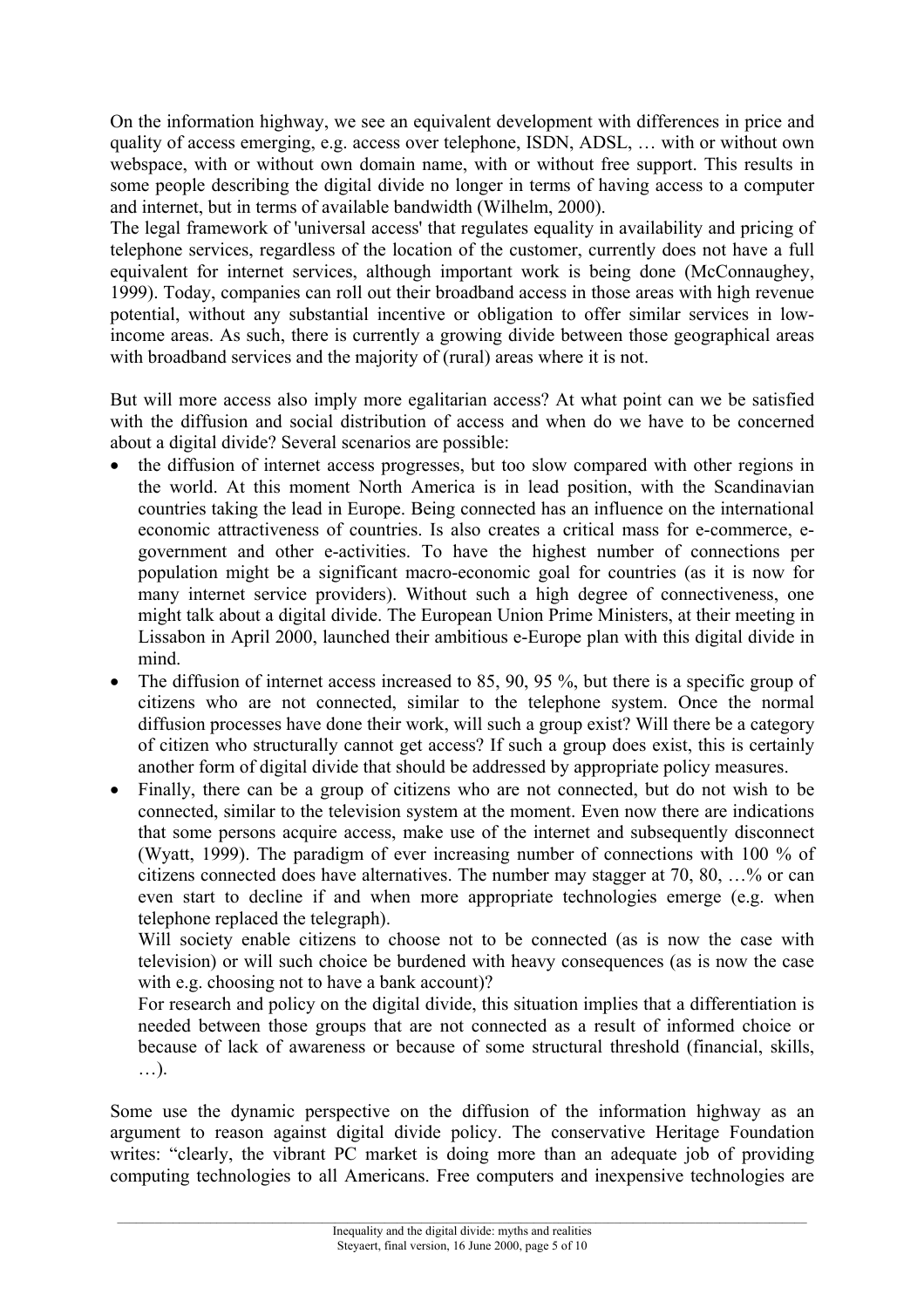<span id="page-5-0"></span>filling any digital divide that remains. Washington should be patient and not interfere with this well-functioning process" (Thierer, 2000). Such discourse however totally neglects the multidimensional character of the concept of 'internet access'. Access to the physical infrastructure is just the first building block of the information society.

## *Access to internet, more than one dimension*

#### **Skills to handle the technology**

"The ICT revolution plays an important role in the functioning of the labour market, through the reshaping of work, skill structures and the organisation of work. As the new technology is an information technology, it requires not only stronger basic skills in numeracy and literacy, but also a new form of basic skill, the skill of interaction with the new technology, let us call it 'informacy'." (European Commission, 1996)

Despite the myriad of studies on access to internet, there is little data available on informacy, on how well people can handle



the technology. One Dutch research from 1997 gives an overview of digital skills of the Dutch population (Doets & Huisman, 1997). A sample of their findings: one third of the population never puts on a CD, slightly more than half of the population never uses teletext and never programmes the video recorder. One quarter of the population never takes money out of a cash dispenser, almost half of the population never uses plastic money. Each of these figures refers to the population having access to the technology, not the overall population!

Although 60 % of the population (in 1997) had access to a personal computer -at home or at work- only one third regularly uses it. It is not surprising to observe that in all these data, the elder population makes limited use of the technology and has fewer digital skills.

The already mentioned SCP study also contains data on digital skills. On the level of literacy, 1 % indicated they cannot search for a telephone number in the directory, 10 % cannot read contracts and 39% cannot fill in their tax forms. Regarding numeracy, 18 % indicates they cannot read graphs or read tables and 4 % cannot estimate the total costs when they go shopping. For informacy, 53 % replied having trouble with searching information on internet, and 15 % indicate this is sheer impossible for them.

#### **Usage**

Currently available data on internet access do not generate a clear picture of what is done with access. There are some indications that although on the level of physical access the digital divide along lines of gender is closing (women get access on equal terms with men), there is a substantial difference in usage patterns. This applies to the quantity of usage (men are much longer on-line) as the kind of usage. Men use the internet more to download software and search databases, while women do this much less (van Dijk et al., 2000, p. 144). There are some indications that men use the internet more for work-related issues, while women use it more for educational purposes (McConnaughey et al., 1999, p. 69). Similar to other media such as the telephone and the television, equal access still generates different patterns of usage along the traditional faultlines of gender, education, income and the like.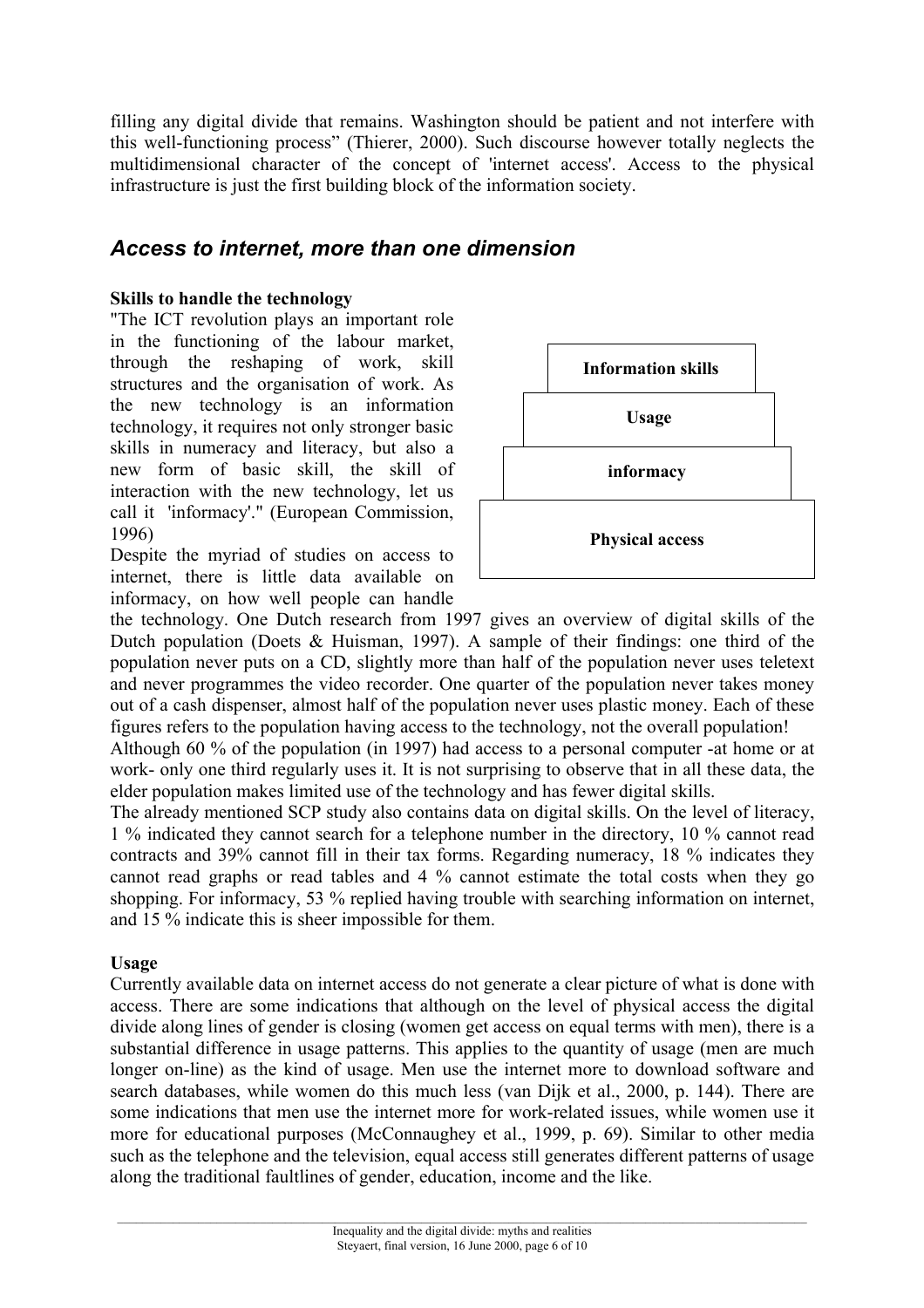<span id="page-6-0"></span>As democratic physical access becomes less problematic, we will observe a shift in survey data away from physical access into the area of usage. An important issue that will emerge is whether difference in usage patterns are the result of personal choice or from context (e.g. access at work or at home, socio-economic context of the user, …) and to which extend difference in usage has socio-economic implications for the citizen and society.

#### **Information skills**

In a situation of equal physical access, equal informacy and equal usage patterns, we would still not have all the elements to build an egalitarian information society.

A recent study from the Dutch technology assessment institute (Steyaert & Mosselman, 2000) distinguishes between three layers of information skills that are relevant for the emerging information society:

- *Instrumental skills*: the ability to use technology, to handle the basic functionality of the hardware and/or software involved. These instrumental skills are similar to the notion of informacy and targeted by initiatives such as the European Computer Driving Licence (http://www.ecdl.com/).
- *Structural skills*: the ability to handle the new formats in which information is communicated. These involve e.g. the skill to look for information interactively (e.g. through listservs), to make good use of the hyperlink structure of electronic information, … These skills are relatively new and are induced by the technology.
- *Strategic skills*: the attitude to use information as a basis for decision making, involving an attitude to look for information before taking action, to continuously scan the information environment for relevant items, to translate information into consequences and implement necessary or possible actions, .. This level of strategic skills is not new, as it is as relevant in relation to traditional media (television, newspapers, …) as for new media. However, the technological innovations have not only provided us with tangible products and services but have also provided one of the foundations for a society that is very information-intensive. Consequently, these strategic information skills will become of paramount importance.

## *Digital divide, also in information provision?*

The digital divide cannot be reduced to having or not having access to the information highway. The differences in supply of information also has to be taken into account.

In the early days of the internet, information was basically only available if it concerned computers or some other tangible form of technology. That era is over. Internet now offers not only a much bigger supply of information but also much more variety. Both can be described as progress, but that would be simplistic. Nor the quantity nor the variety of information as such makes it better information.

In the statistics about the growth of internet, operationalised by number of internet-users, number of webservers, number of webpages, … all data are treated equal. It is consequently not surprising all data show upward trends. However, if one were able to differentiate between kinds of data and e.g. identify all pornographic or violent content, a different picture would probably emerge. A large part of the appealing information-sharing character of internet looses its attraction. This is not dissimilar from television. At the early days of television, this medium was welcomed as being the platform for the education of the future and people could see a bright future for a 'learning society'. It's hard to imagine such optimism if one reflects on the 'content' to today's television channels.

In the computer shop, multimedia such as the 'Encyclopedia Brittanica' and CD-ROMs full of dingy pictures or violent games (e.g. Carmageddon: the more pedestrians you run over, the more points you get) sit next to each other on the shelves. On the internet, you can as easily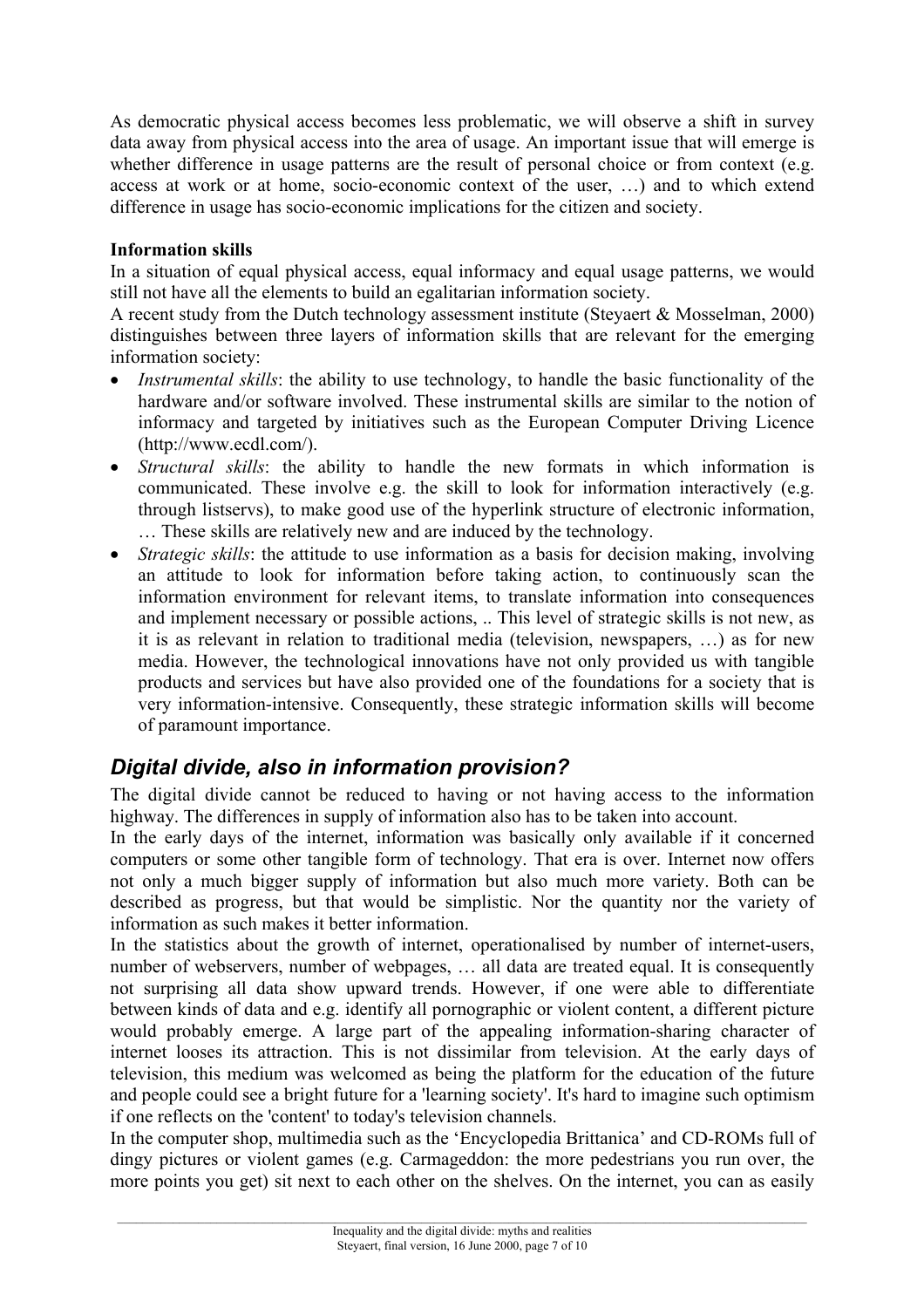<span id="page-7-0"></span>find information on e.g. Marquis de Condorcet or Pieter Breughel as on why all niggers are dumb or immigrants should return to their native countries. Try it.

The expansion of information available through the electronic highway turns the latter into a more useful instrument, but doesn't necessarily imply it is equally relevant to all groups in society. A sample of information needs of citizens in lower socio-economic groups is provided in *The information poor in America* (Childres & Post, 1975):

- Where is the most accessible and cheap child care in this neighbourhood;
- How can I get rid of the rats in the vacant house next door;
- My husband left me, what can I do;
- How can I know there is lead in the plumbing or painting of this rental flat;
- Where do I get some money to buy us food up to the next pay-cheque;

Non of these information needs is addressed by the information currently available on the information highway. Why is it then that lower socio-economic groups have lower rates of internet access?

A recent study of the North American Children's Partnership identifies four thresholds in the current information supply, making it less relevant for low-income Americans (Lazarus & Mora, 2000):

- there is a lack of local information, which is immediately relevant for the community in which people live, such as information about employment opportunities, local housing market, local activities;
- there are literacy barriers, in that most information is made available in a format that requires a substantial level of reading skills;
- there is a language barrier. The overwhelming majority (estimated to be 87 %) of all internet information is in English, while this is not the native language of many lowincome Americans. On a global scale, this dominance of English is even more worrying;
- there is a lack of cultural diversity, very few internet content is generated by ethnic communities.

On the basis of these thresholds and taking into account the overlap between the different groups of the population facing them, the study estimates that about 20 % of the USA population 'face one or more content-related barriers that stand between them and the benefits offered by the Internet'. Again, this illustrates that physical access to the internet is just one of the many building blocks of the digital divide.

# **Conclusion: redefinition of the digital divide**

In media and policy, we can witness a profound concern about the emergence of a digital divide and the creation of a divide between the 'information have's' and 'information havenot's'. Proposals are being launched and policies developed to guarantee everybody access to the internet. The focus is however mostly on physical access, one of the elements that are less critical to achieve an egalitarian information society. Providing physical access lies within the interest of commerce and government (establishing a critical mass of e-citizens for ecommerce and e-government). Moreover, physical access will diffuse in society as media converge and internet can be accessed over television, a future development that is predicted by many and already happening with WebTV.

Although physical access to computers and networks appears to be problematic on the short run, there are two more critical and long-term bases for a digital divide: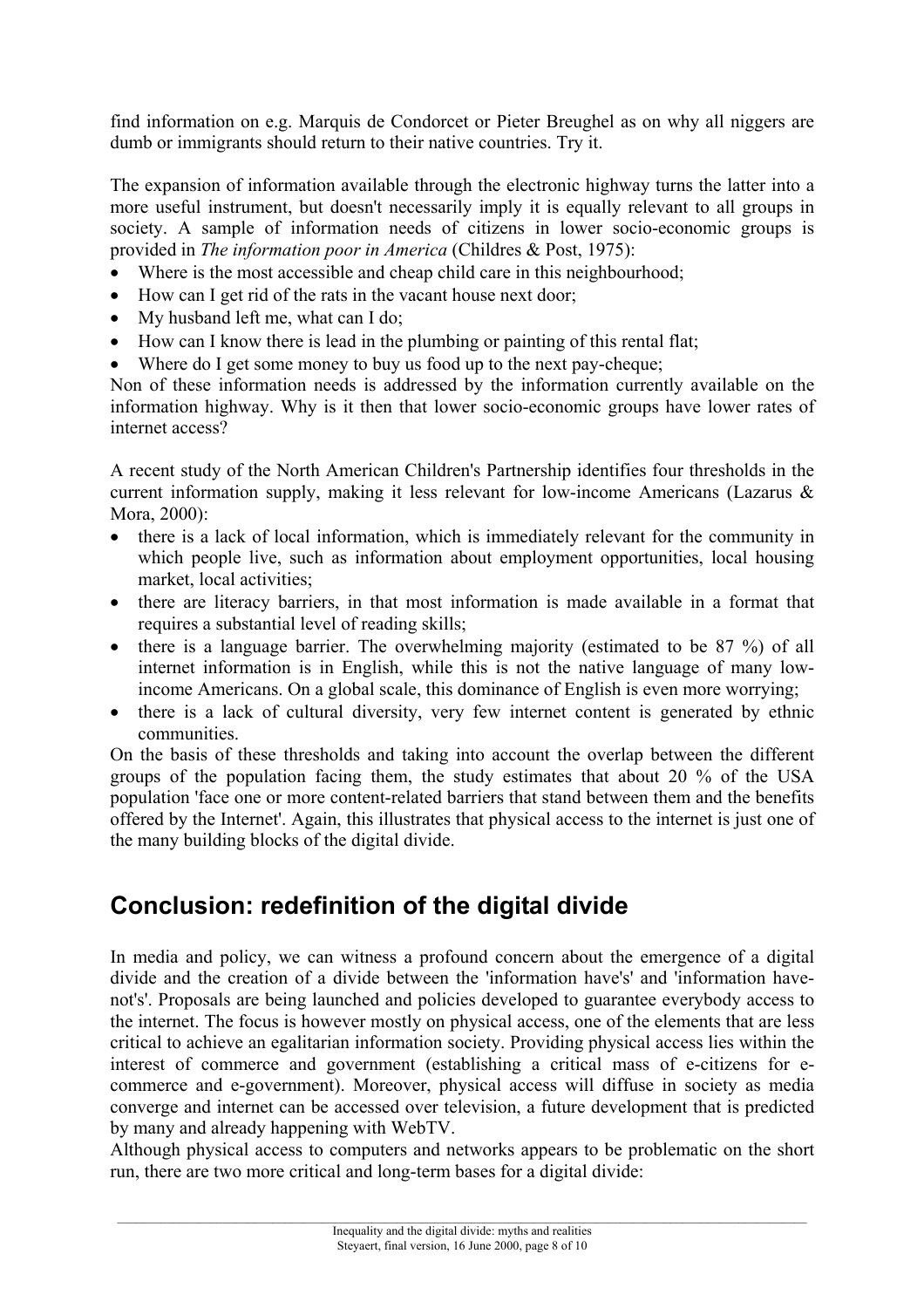• *Technology-illiteracy:* not everybody has the same efficiency and effectiveness in operating technology. Especially senior citizens are having problems with modern technology, as they no longer acquire the necessary skills through education or employment. But no only senior citizens have a high risk of being technology-illiterate. Observe how many can program the video to record a television program two days ahead. And a video is far simpler than a computer, or many of the digital machines that take over face-to-face service delivery, such as train ticket machines, automatic cash dispensers and the like.

Partly, technology-illiteracy will be addressed by maturing technology and new, more user-friendly user interfaces will appear (Norman, 1999).

• *Information-illiteracy:* imagine everybody would have the same physical access to computer networks and have the same level of technology-literacy to handle them (similar to the current situation of the television medium), would we have an egalitarian information society?

Not all citizens have the same level of information-literacy: the ability and attitude to search for relevant information, translate that to one's own situation and implement the necessary actions. This is the most critical element that makes the 'digital divide' a societal issue of extreme importance. However, it is not a digital issue as such as it equally applies to traditional media. It was first identified in the late sixties and became know as the 'knowledge gap theory' (Gaziano, 1997): "As the infusion of mass media information into a social system increases, segments of the population with higher socioeconomic status tends to acquire this information at a faster rate than the lower status segments, so that the gap in knowledge between these segments tends to increase rather than decrease." (Tichenor, Donohue, & Olien, 1970, p. 159).

In order to use the previous analysis in developing policy to reduce the digital divide, such policy needs to include three ingredients:

- *Availability of access:* the inequality in access to new media can be targeted by offering all citizens a choice of alternative access scenario's, e.g. through the local library, free email accounts or some form of community access point. Policy and activities in this area are being initiated throughout the Western world. There is a wide variety among the different activities: some are focuses on the individual (e.g. free e-mail), some target groups (e.g. seniornet.org targets a certain age group, community access centres target people from the neighbourhood). Some stimulate the demand-side (provide access), some the supply-side (digital cities, content provision, …). Such variety is no weakness, as it reflects the variety of contexts from which these initiatives emerged.
- *Universal access:* when telephone technology emerged, a legal framework of universal access was developed. Although the background of this concept is debated, the outcome was to make access to this new technology more democratic than market forces alone would have been able to make it. For the new media, no such legal frameworks are currently existing, although some developments are taking place (McConnaughey, 1999). Universal access can however no longer be confined to the commercial aspects of innovations, but equally needs to target the technology as such. The situation in the USA is a telling example of what can be achieved. The 1992 re-issue of the Rehabilitation Act indicates that government agencies in their procurement of products and services need to take into account accessibility. This and similar laws have resulted in companies like Microsoft, Adobe or Corel making a real investment in improving the accessibility of their software<sup>1</sup>. By expanding the notion of universal access into this area of 'design-for-all', a lot can be gained.

 <sup>1</sup> [http://www.microsoft.com/enable/,](http://www.microsoft.com/enable/)<http://www.corel.com/accessibility/> and <http://access.adobe.com/>